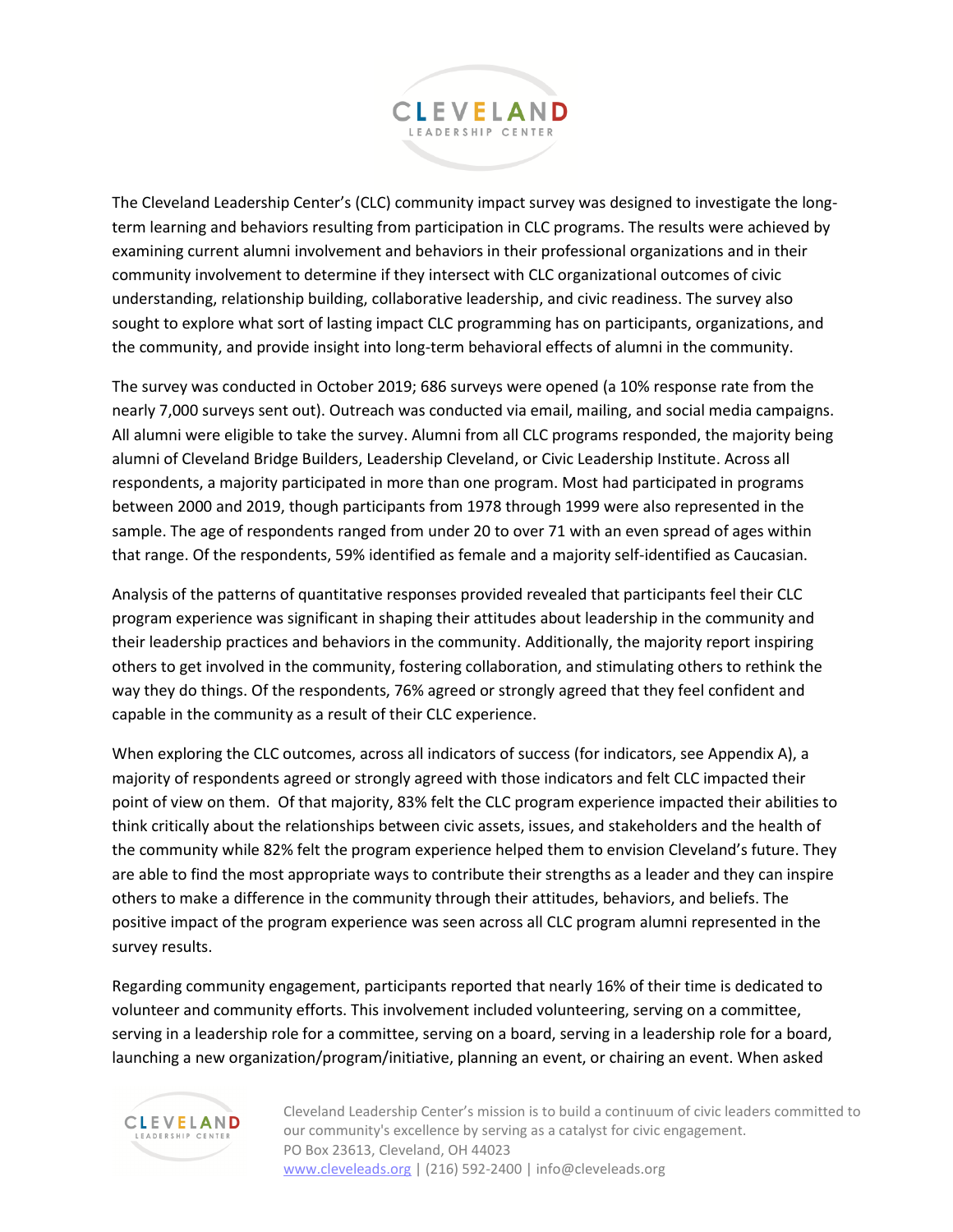

for the specific organizations in which participants have engaged, nearly 900 unique organizations across the region were reported.

The most recent survey by the Federal government about volunteering behaviors among U.S. adults who have "some college" or a "college degree" (BLS 2016<sup>1</sup>) estimates that between 6.2% (some college) and 9.8% (college degree) of all U.S. adults engage in some volunteering behaviors. The same Federal survey estimates that among all U.S. adults who do volunteer, they devote about 13% of their time to volunteering activities. Comparing the data about volunteering behavior among CLC survey respondents to the national averages reveals two related conclusions. CLC survey respondents seem much more likely than their peers among U.S. adults to devote time to volunteering (almost seven times more likely). And when they do volunteer, they devote their time at about the same rate as their peers in the general population who also volunteer. Some portion of that comes from good targeted recruitment, and some portion can be related to the effect of participating in the program.

In reviewing areas of the survey where there are opportunities for growth, continued effort will be focused on diversifying the sample across multiple demographic measures to ensure the respondents are representative of the CLC alumni network. This survey is conducted every three years so efforts will be made to ensure measures are relevant and align with the CLC outcomes.

## *1<https://www.bls.gov/tus/charts/volunteer.htm>*



Cleveland Leadership Center's mission is to build a continuum of civic leaders committed to our community's excellence by serving as a catalyst for civic engagement. PO Box 23613, Cleveland, OH 44023 [www.cleveleads.org](http://www.cleveleads.org/) | (216) 592-2400 | info@cleveleads.org